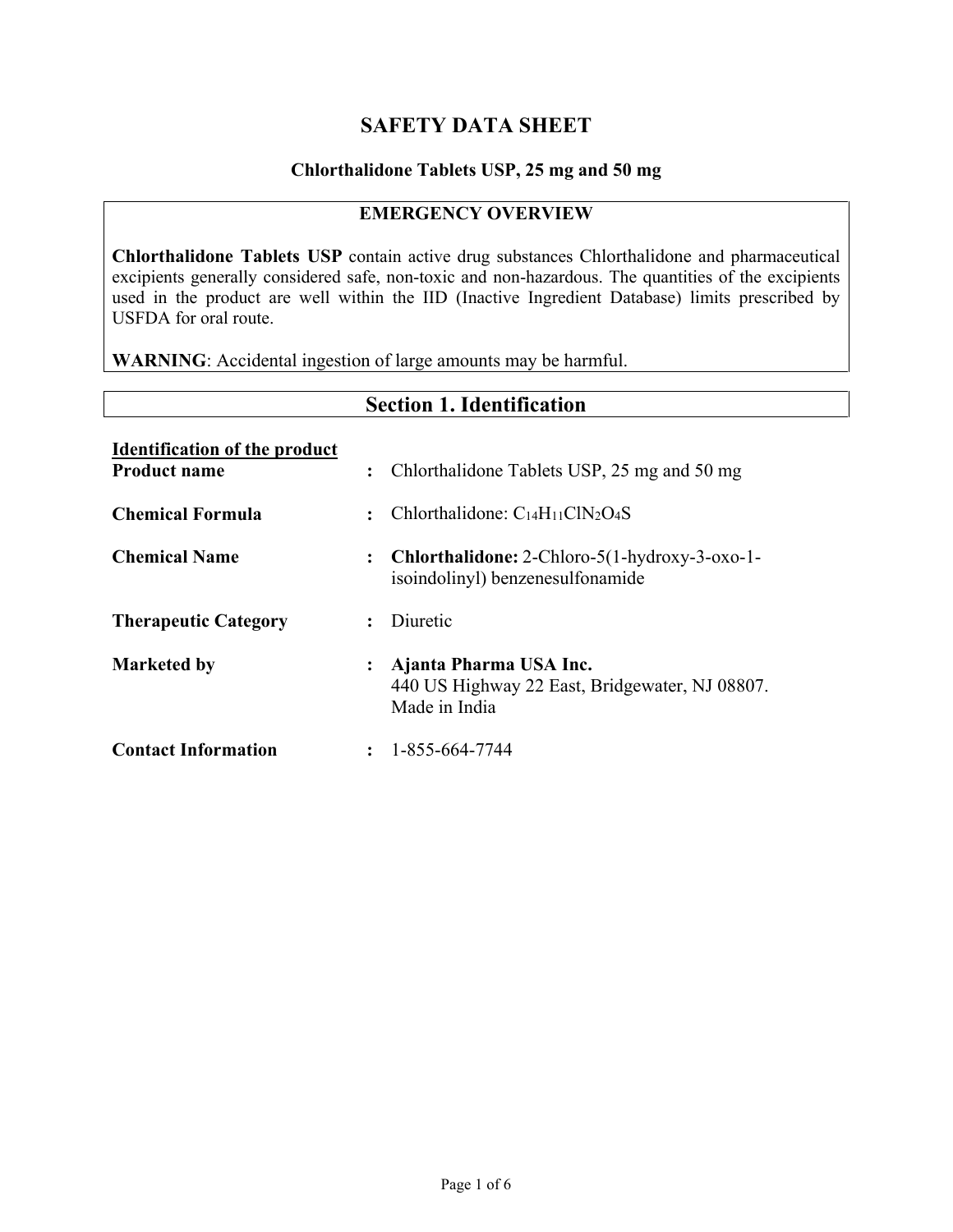# **Section 2. Hazard (s) Identification Potential Health Effects : Inhalation:** Not expected to be hazardous in final pharmaceutical form. **Eye Contact:** Not expected to be hazardous in final pharmaceutical form. **Skin Contact:** Not expected to be hazardous in final pharmaceutical form. **Indigestion:** Health injuries are not known or expected under normal use. Exposures above clinical dosage could result in adverse effects. Minor occupational exposures are not expected to be harmful. **Effects of Overexposure :** The potential for exposure is reduced in finished pharmaceutical dosage form.

#### **Section 3. Composition / information on ingredients**

| <b>Active ingredient</b> | <b>Exposure Limit</b> | CAS No.     |
|--------------------------|-----------------------|-------------|
| Chlorthalidone           | Not Found             | $[77-36-1]$ |

#### **Inactive ingredients**:

lactose monohydrate, ferric oxide yellow, corn starch, pregelatinized starch, magnesium stearate and talc.

|         | <b>Section 4. First-aid measures</b>                                                                                                                                                                                 |
|---------|----------------------------------------------------------------------------------------------------------------------------------------------------------------------------------------------------------------------|
| General | <b>Eye Contact:</b> Flush with water while holding eyelids<br>$\ddot{\phantom{a}}$<br>open for at least 15 minutes. Seek medical attention<br>immediately. Never give anything by mouth to an<br>unconscious person. |
|         | <b>Skin Contact:</b> Remove contaminated clothing. Flush<br>area with large amounts of water. Use soap. Seek medical<br>attention.                                                                                   |
|         | <b>Ingestion:</b> Wash out mouth with water. Do not induce<br>vomiting unless directed by medical personnel. Seek<br>medical attention immediately.                                                                  |
|         | <b>Inhalation:</b> Remove to fresh air and keep patient at rest.                                                                                                                                                     |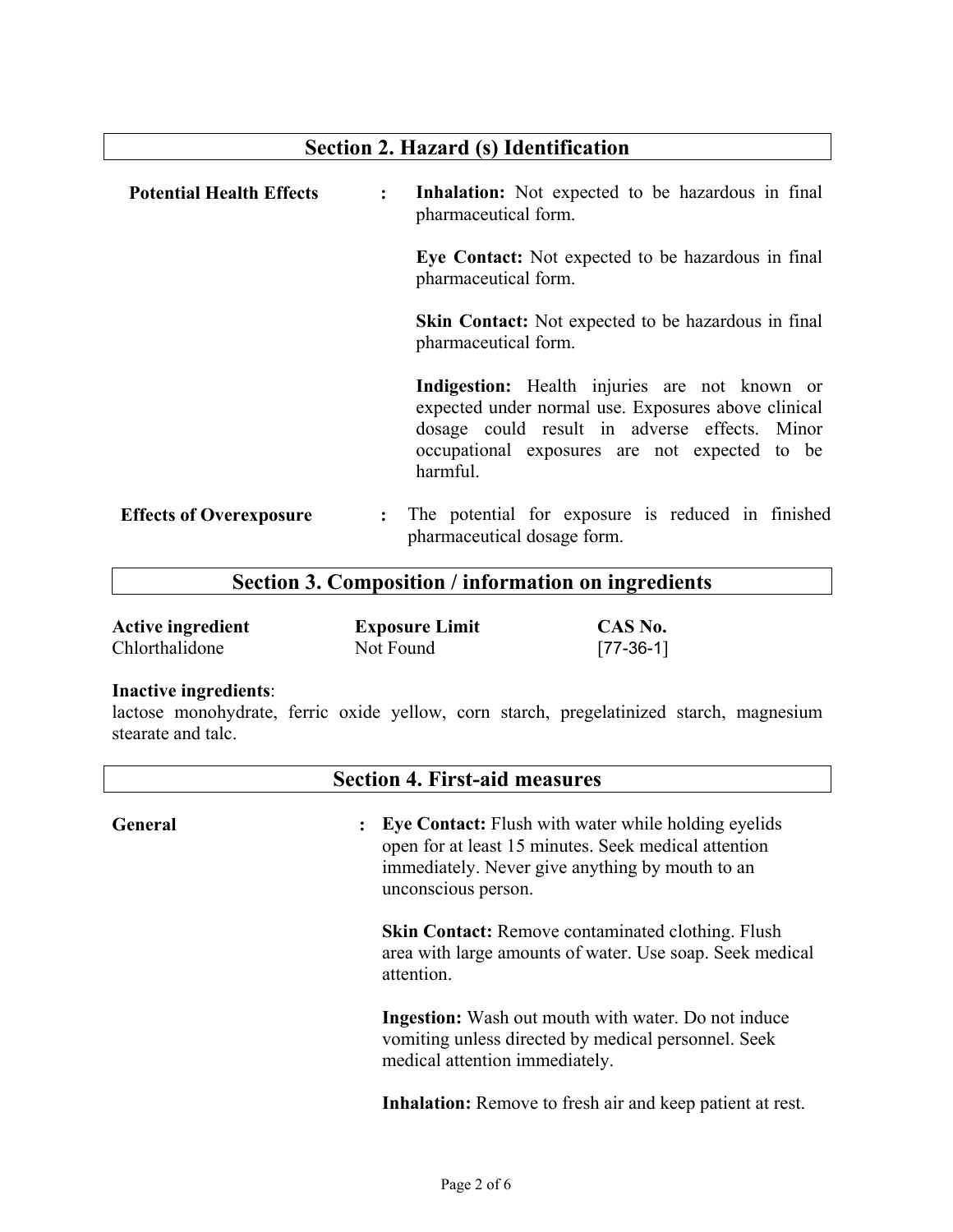|                                                   | Seek medical attention immediately.                                                                                                             |  |  |  |
|---------------------------------------------------|-------------------------------------------------------------------------------------------------------------------------------------------------|--|--|--|
| <b>Overdose Treatment</b>                         | : Consult with a Certified Poison Control Center (1-800-<br>222-1222) for up-to-date guidance and advice                                        |  |  |  |
|                                                   | <b>Section 5. Fire-fighting measures</b>                                                                                                        |  |  |  |
| <b>Flash Point</b>                                | Not Reported<br>$\ddot{\cdot}$                                                                                                                  |  |  |  |
| <b>Extinguishing Media</b>                        | Water Spray, dry chemical, carbon dioxide or foam as<br>appropriate for surrounding fire and material.                                          |  |  |  |
| <b>Fire and Explosion Hazard</b>                  | This material is assumed to be combustible. Keep it<br>$\ddot{\cdot}$<br>away from the open fires.                                              |  |  |  |
| <b>Fire Fighting Procedures</b>                   | As with all fires, evacuate personnel to a safe area. Fire<br>fighter should use self-contained breathing equipment<br>and protective clothing. |  |  |  |
| <b>Hazardous Combustion by</b><br><b>Products</b> | Carbon dioxide, carbon monoxide, oxides of nitrogen,<br>oxides of sulfur, oxides of sodium, hydrogen chloride                                   |  |  |  |

| <b>Section 6. Accidental release measures</b> |  |
|-----------------------------------------------|--|
|-----------------------------------------------|--|

| <b>Personal Precautions</b>                                |                      | : Personnel involved in clean-up should wear appropriate<br>personal protective equipment (see Section 8).<br>Minimize exposure.                                                      |
|------------------------------------------------------------|----------------------|---------------------------------------------------------------------------------------------------------------------------------------------------------------------------------------|
| <b>Environmental Protections</b>                           |                      | : Place waste in an appropriately labeled, sealed<br>container for disposal. Care should be taken to avoid<br>environmental release.                                                  |
| <b>Clean-up Methods</b>                                    |                      | Wipe up with a damp cloth and place in container for<br>disposal. Avoid generating airborne dust. Clean spill<br>area thoroughly. Prevent discharge to drains.                        |
| <b>Additional Consideration for</b><br><b>Large Spills</b> | $\ddot{\phantom{a}}$ | Non-essential personnel should be evacuated from<br>affected area. Report emergency situations immediately.<br>Clean up operations should only be undertaken by<br>trained personnel. |

# **Section 7. Handling and storage**

**General Handling :** Minimize dust generation and accumulation. If tablets are crushed and/or broken, avoid breathing dust and avoid contact to eyes, skin and clothing. When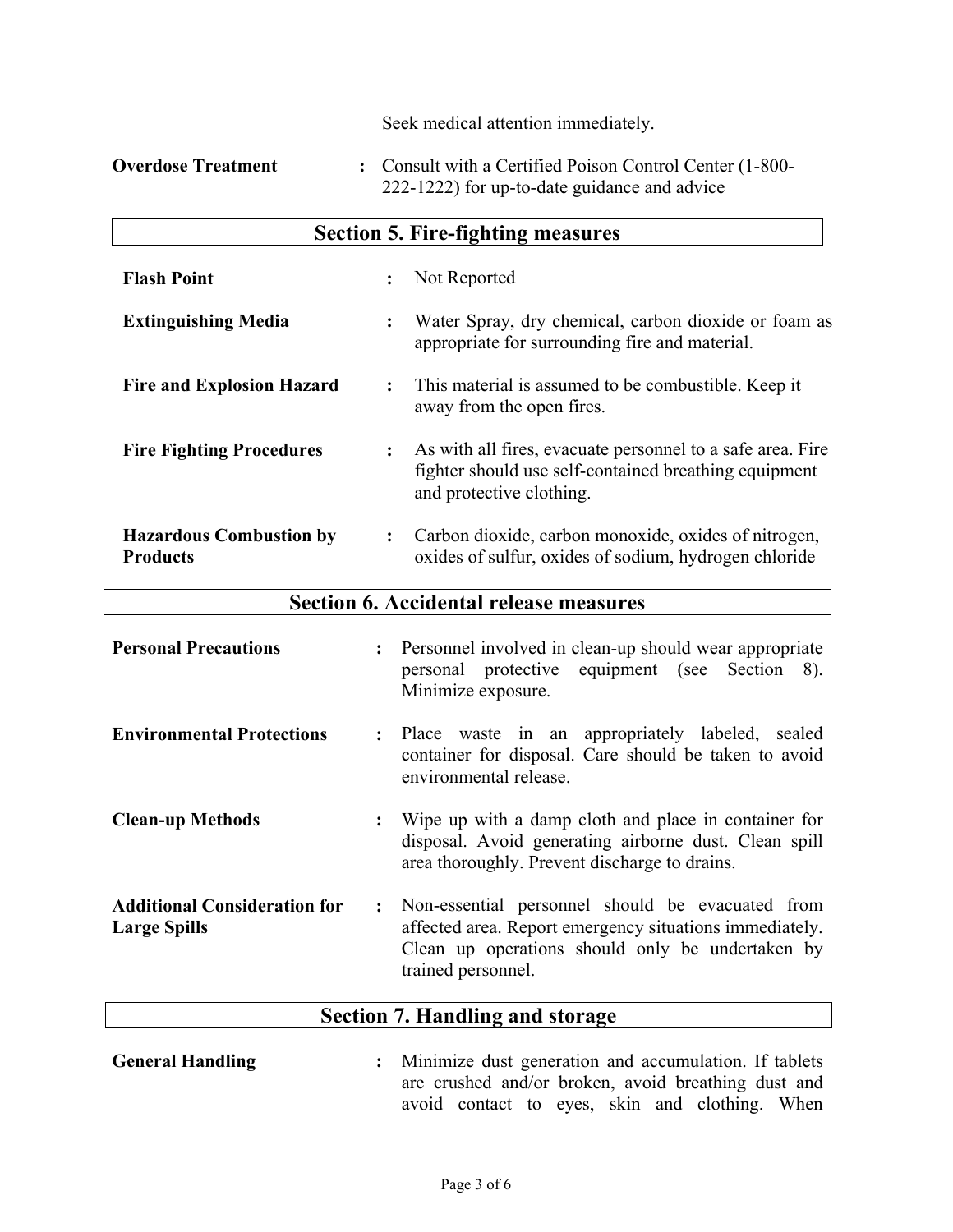|                | handling,<br>equipment. | use | appropriate                                                                                                                                                                                                                                  | personal | protective |
|----------------|-------------------------|-----|----------------------------------------------------------------------------------------------------------------------------------------------------------------------------------------------------------------------------------------------|----------|------------|
| <b>Storage</b> |                         |     | Store at 20 $\rm{^{\circ}C}$ to 25 $\rm{^{\circ}C}$ (68 $\rm{^{\circ}F}$ to 77 $\rm{^{\circ}F}$ ); excursions<br>permitted to $15^{\circ}$ C to $30^{\circ}$ C (59 $^{\circ}$ F to $86^{\circ}$ F) [See USP]<br>Controlled Room Temperature. |          |            |

# **Section 8. Exposure controls / personal protection**

| <b>Respiratory Protection</b> | $\ddot{\cdot}$ | Protection from inhalation is not normally necessary. If<br>ventilation is inadequate or dust is likely to generate, use<br>of suitable dust mask would be appropriate.      |
|-------------------------------|----------------|------------------------------------------------------------------------------------------------------------------------------------------------------------------------------|
| <b>Skin Protection</b>        | :              | Skin protection is not normally necessary, however it is<br>good practice to avoid direct contact with chemical to<br>use suitable gloves when handling.                     |
| Eye protection                | $\colon$       | Eye protection is not normally necessary. If concerned<br>wear protective goggles or glasses. Wash hands prior to<br>touching eye and in particular handling contact lenses. |
| <b>Protective Clothing</b>    | ፡              | Protective clothing is not normally necessary, however it<br>is good practice to use apron.                                                                                  |

## **Section 9. Physical and chemical properties**

**Appearance : 25 mg**: White to off-white, round flat beveled edge, uncoated tablets debossed with 'C' on one side and '25' on other side.

> **50 mg**: white to off-white, round flat beveled edge, uncoated tablets with breakline on one side with notch on both side of periphery and debossed 'C' over '50' on other side.

| <b>Presentations and</b><br><b>NDC Codes</b> |                 | <b>Strengths</b> |
|----------------------------------------------|-----------------|------------------|
|                                              | $25 \text{ mg}$ | $50 \text{ mg}$  |
| Bottles of 100's pack                        | 27241-216-01    | 27241-217-01     |

| Solubility in water     | : No Data Available |
|-------------------------|---------------------|
| Odor                    | : Odorless          |
| <b>Boiling point</b>    | : No Data Available |
| <b>Melting Point</b>    | : No Data Available |
| <b>Evaporation rate</b> | : No Data Available |
| <b>Specific gravity</b> | : No Data Available |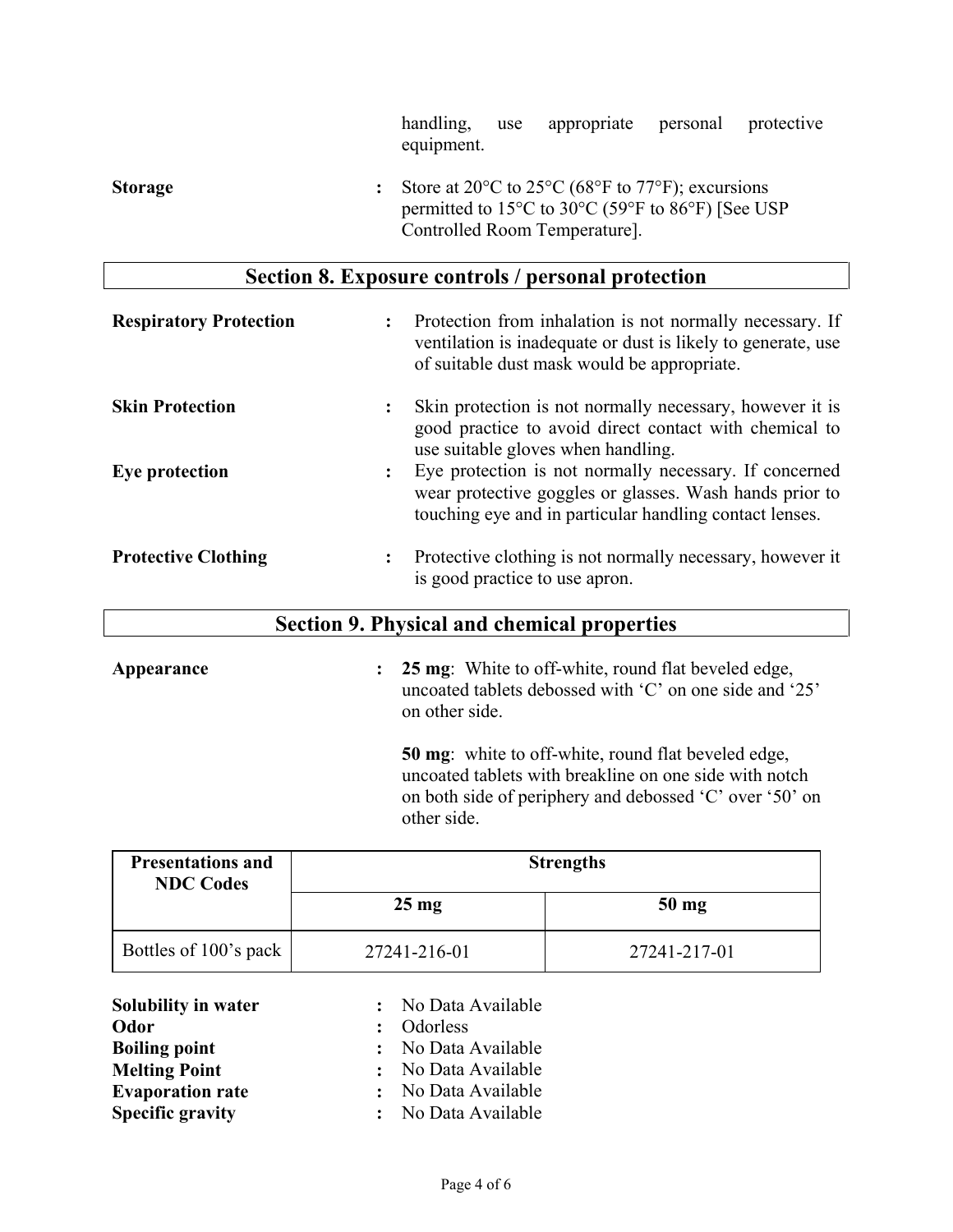| <b>Vapor density</b>       | : No Data Available |
|----------------------------|---------------------|
| <b>Reactivity in water</b> | : No Data Available |
| <b>Evaporation rate</b>    | : No Data Available |
| <b>Percentage Volatile</b> | : No Data Available |
| by volume                  |                     |
| Vapor pressure             | : No Data Available |
| <b>Other information</b>   | : No Data Available |

#### **Section 10. Stability and reactivity**

| <b>Condition to avoid</b>     | $\ddot{\cdot}$ | Avoid exposure to extreme heat, light and moisture.                                                                                                                                   |
|-------------------------------|----------------|---------------------------------------------------------------------------------------------------------------------------------------------------------------------------------------|
| <b>Stable</b>                 | $\ddot{\cdot}$ | Stable under normal ambient and anticipated storage<br>and handling conditions.                                                                                                       |
| <b>Decomposition Products</b> |                | No data available                                                                                                                                                                     |
| <b>Hazardous Reaction</b>     |                | : No data available. In finished dosage form there is least<br>possibility that product will undergo any hazardous<br>reaction.                                                       |
| <b>Incompatibilities</b>      |                | No data available.                                                                                                                                                                    |
|                               |                | <b>Section 11. Toxicological information</b>                                                                                                                                          |
| General                       | $\ddot{\cdot}$ | Handling of formulated product is not expected to<br>cause any toxicological affects. The data pertains to<br>the ingredient in formulations, rather than this specie<br>formulation. |
| <b>Target organ</b>           |                |                                                                                                                                                                                       |
|                               |                | Eye contact, Skin contact and inhalation is not great<br>risk as this product is orally administered tablet<br>formulation.                                                           |

## **Section 12. Ecological information**

No data available on Ecotoxicity of API. In the finished product form there is no potential for air borne contamination since the product is in tablet form.

## **Section 13. Disposal Consideration**

**Waste Disposal Considerations:** Dispose of material according to federal, state and local disposal regulations or company operating procedures. Disposal by incineration is recommended.

**At home:** Discard away from children's reach.